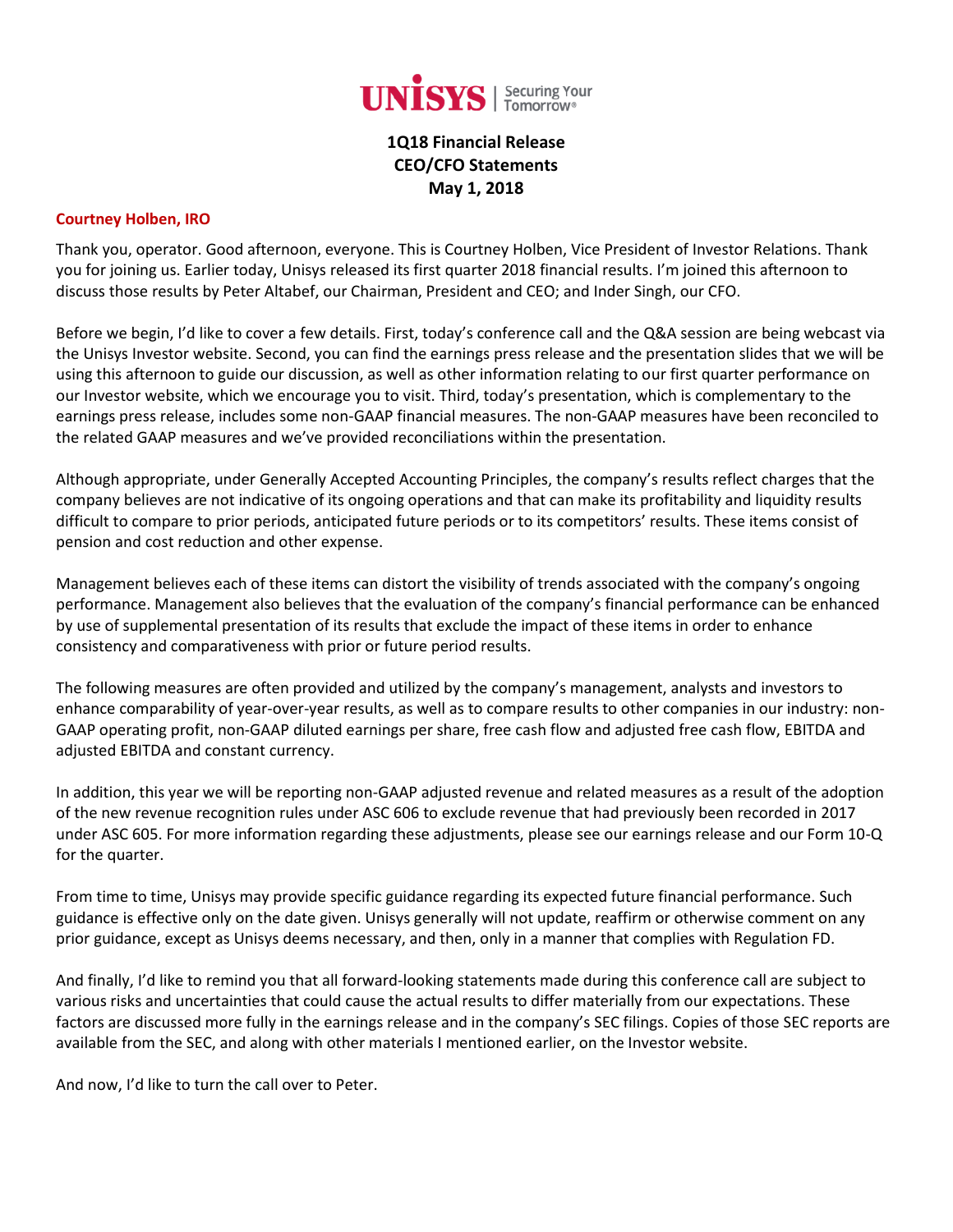#### **Peter Altabef, CEO**

Thank you, Courtney, and thank you all for joining us today to discuss our first quarter financial results. We had a strong start to the year. I'll begin by highlighting some of our key accomplishments and will provide more detail throughout my remarks.

Total revenue grew 6.6% year-over-year for the first quarter. This was helped by some required accounting changes that Inder will describe in more detail. Adjusting to remove the one-time benefit of previously recorded revenue required under the accounting changes, total company non-GAAP adjusted revenue was down 1.4% year-over-year. I would remind you that we faced a difficult year-over-year compare due to a contract renegotiation that helped revenue and profitability in the first quarter last year. We also continue to see momentum within TCV or Total Contract Value and ACV or Annual Contract Value.

Focus industry revenue grew approximately 1% year-over-year and Services revenue within those industries grew 3.6% year-over-year. We believe all this marks continued progress in support of using our industry go-to-market strategy. Another goal has been to improve the consistency in our annual Technology revenue. In the first quarter, this business saw revenue up 76.6% year-over-year helped by changes related to the new required accounting policies I mentioned. Non-GAAP adjusted Technology revenue, which removes the impact of those accounting changes, was up 9.7% yearover-year, marking the third consecutive quarter of growth in this segment.

Our go-to-market efforts continue to benefit from our focus on security as a differentiator, which helped us win several key contracts this quarter. With respect to Stealth specifically, TCV and ACV in the first quarter were up more than 200% versus the prior year period and we saw a strong increase in win rate. As you know, Stealth is just one component of our security offerings and we saw a 63% year-over-year growth in the pipeline for security overall.

With respect to our ongoing efforts to improve profitability, non-GAAP operating margin expanded 60 basis points yearover-year to 7.2%. Adjusted EBITDA margins expanded 130 basis points year-over-year to 14.2%. To further illustrate our go-to-market progress, please turn to slide 5. For the first quarter, total TCV more than doubled year-over-year to \$1.4 billion and new business TCV, which includes new scope and new logo, also more than doubled year-over-year to \$641 million.

During the quarter, we signed the largest new logo contract in over a decade. Even excluding that contract, TCV still would have been up more than 75% year-over-year. Total company ACV was \$418 million for the first quarter, up 136% year-over-year. New business ACV was \$121 million, up 99% year-over-year. This quarter was an especially strong one for TCV and ACV and we don't expect to repeat this performance. However, we do expect to see continued Services backlog momentum over the rest of the year.

Our total pipeline grew 30% year-over-year to \$13.8 billion at the end of the first quarter and our new business pipeline grew 47.5% year-over-year to \$11.9 billion. As I noted, our security pipeline grew 63% year-over-year to over \$640 million.

Of course, as we said in the past, not all opportunities in our pipeline will translate into revenue. But pipeline is a leading indicator that we look to for growth. In connection with this, we also look to win rate which was up 18 points year-overyear in the first quarter for the company overall. Our pipeline for our newly launched or refreshed industry application products, such as Digital Investigator and Elevate, and those related services is approximately \$685 million as of the first quarter.

And as I mentioned, we saw continued growth of focus industry revenue, which accounted for 47% of total revenue in the first quarter. I noted in the Q&A portion of our last earnings call that social services would be added to our focus industries in 2018. And these numbers, including the 2017 numbers used for comparison purposes, are reflective of that. Based on all of this, we believe we're off to a strong start to the year. As a result, we are reaffirming our full year guidance. Inder will provide more color on this as well as on our financial results generally in a few minutes.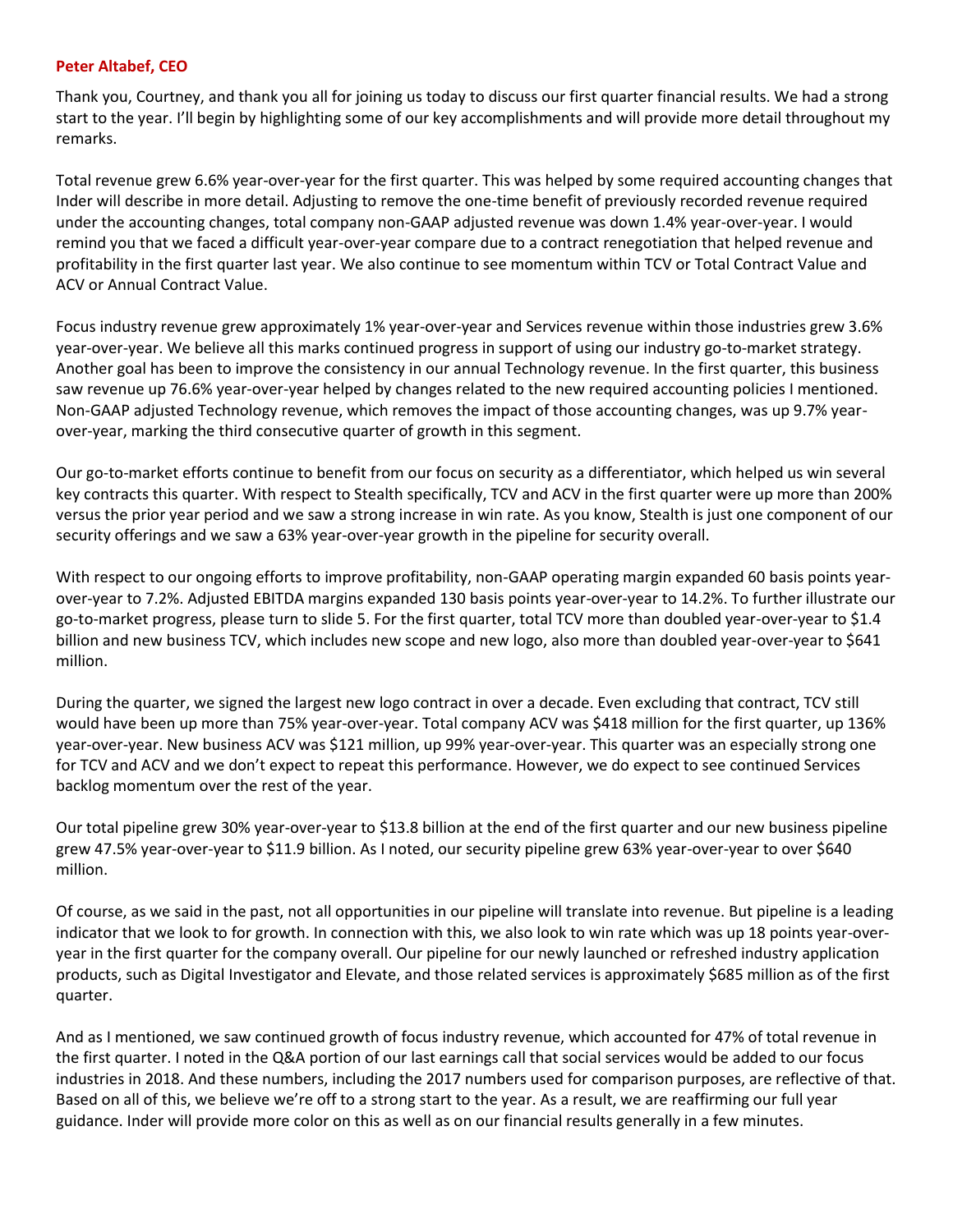At the segment level, starting first with Services, we continue to see progress. Last year, we began to discuss with you improvements to our ratio of full time equivalents or FTEs to managed devices in our cloud and infrastructure services business. In the first quarter of this year, we improved this ratio by 27% year-over-year. This was achieved through standardization based on implementing automation and process and productivity improvements by our staff. During 2018, we continue to evolve our approach with respect to automation and artificial intelligence and have programs in place to implement new software applications in our digital workplace services, including field engineering and service test solutions and we expect those to continue to show improvements throughout 2018.

We believe this advanced intelligent automation will allow us to improve our client experience, service quality, and our competitive position, while also improving our cost to serve. We have begun to see our various efficiency initiatives within Services have an impact and we wanted to share with you a new metric related to these initiatives.

In the first quarter of this year, our Unisys labor as a percent of revenue improved 70 basis points year-over-year to 39.5%. We expect to see continued year-over-year improvement in this metric over the coming quarters. We also saw strength in the first quarter in ClearPath Forward services with low double-digit annual revenue growth and gross margins roughly double those for Services overall. These offerings continue to account for a mid-single digit percent of Services revenue. Leveraging our security and services expertise, we have developed new advisory services and solutions to help companies operationalize their security.

In the first quarter, we launched our Advanced Endpoint Protection Solution, which helps organizations protect against cyber threats using AI threat prevention tools to prevent malware attacks on endpoints. The solution incorporates Unisys consulting and managed security services as well as Cylance advanced threat prevention technology.

Moving to our Technology segment, as I mentioned, revenue grew in the first quarter year-over-year as reported and on a non-GAAP adjusted basis in the first quarter. Earlier in these remarks, I provided color on the progress we made on Stealth with respect to new client wins, TCV and ACV. We recently launched a new version of Stealth that extends microsegmentation technology protection to purpose built IoT devices. We've also been using Stealth to differentiate our broader set of offerings. This is the case with a recent contract win, which we put out a press release on yesterday with TSA or the Transportation Safety Administration in the United States to secure, operate, maintain and protect screening equipment. Stealth provided a differentiated cybersecurity solution and significantly lower cost to the client.

I'll now provide some color on our various sectors beginning with U.S. Federal. Our U.S. Federal sector saw revenue decline 2.6% for the quarter. However, this was largely due to late budget appropriations, timing delays and inclement weather impacting cost-plus contracts. These factors accounted for approximately 4 points of year-over-year revenue decline in the quarter. Services backlog for this sector was up 20% year-over-year which we believe is indicative of continuing momentum and we feel good about growing our U.S. Federal business this year.

We've recently signed a significant renewal and expansion contract with the U.S. Customs and Border Protection agency to utilize advanced targeting analytics to automatically identify and differentiate shipments or travelers that present a low risk appropriate for low touch automated clearance and those that present a higher risk, requiring additional investigation or inspection.

Additionally, we signed a contract for Stealth with a defense agency to conduct a proof of concept in their production environment to enable mission users to securely share information with partners. Our year-over-year revenue compare for the public sector was impacted by that contract renegotiation that helped Q1 last year. However, even in light of that, non-GAAP adjusted revenue was down less than 2%. During the quarter, we launched LineSight, marking the completion of our base tier of industry application products. LineSight draws on our domain expertise and technology that we have developed over more than 15 years of helping protect borders around the world.

We're already in early discussions to implement this solution with governments in Asia Pacific, EMEA and Latin America. We also had a substantial win with Australia's Department of Home Affairs, adding Stealth to help secure Australia's borders and facilitate the flow of legitimate travelers. The solution uses advanced biometrics for travelers wishing to enter Australia to identify potential threats and accelerate the processing of non-threatening travelers.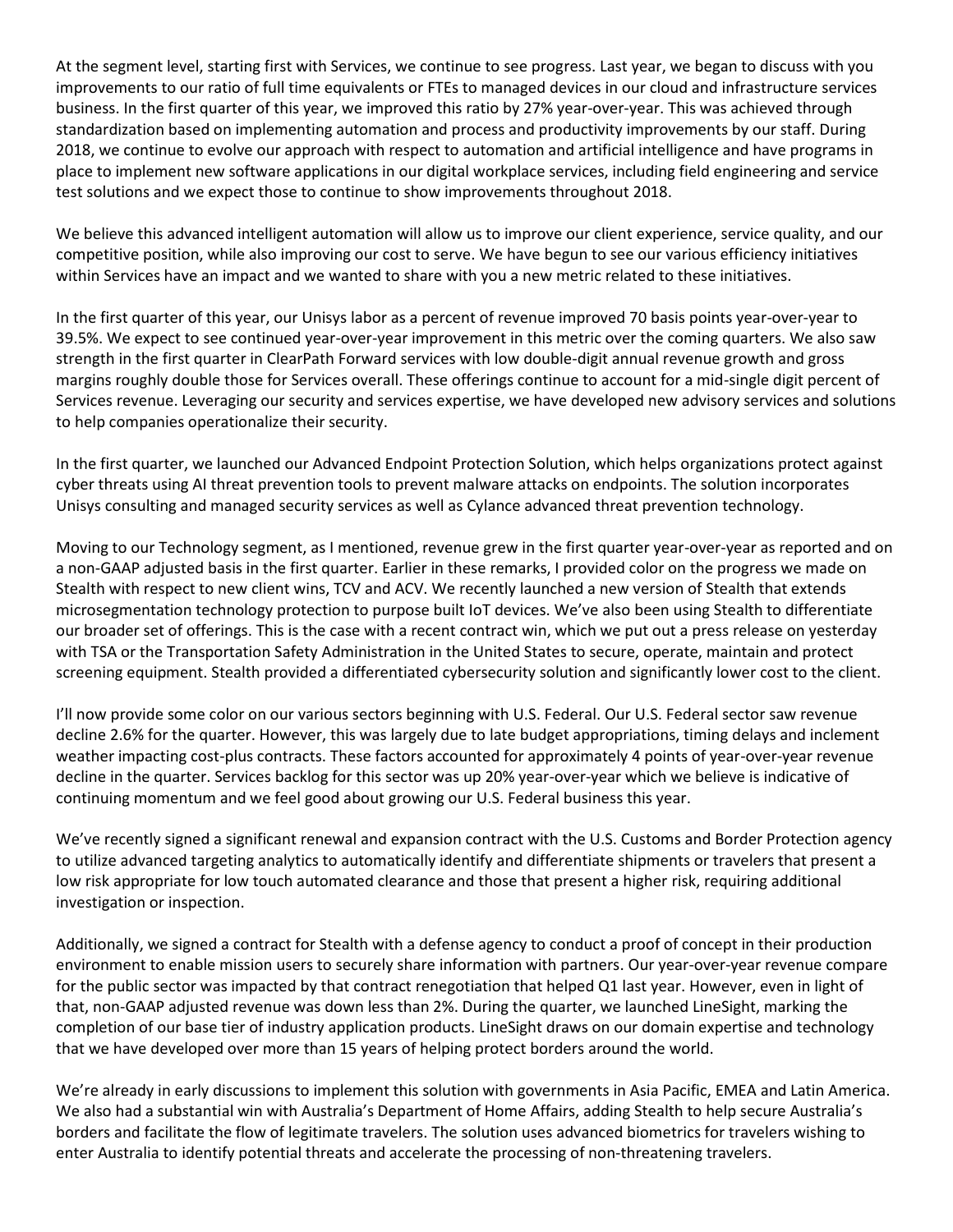Our commercial sector had a solid first quarter with year-over-year non-GAAP adjusted revenue growth of 2%. We continue to expand previously launched industry application products such as the Digi-Pet module in our Digistics cargo solution. This is a new solution designed to take the stress out of transporting pets in aircraft cargo holds by providing pet owners with the ability to monitor their pets via their personal devices such as smartphones. We're already in talks with several air carriers to implement Digi-Pet.

Our financial services sector non-GAAP adjusted revenue was down 4% year-over-year due in part to the Technology renewal cycle. We continue to see positive receptivity to our Elevate omnichannel banking platform, including signing a contract during the quarter with a leading bank in Argentina to migrate to Elevate. This solution includes a suite of applications supporting real-time transactions across all channels, including online, mobile and in-branch. This solution will also help the bank to support and meet local regulatory needs. Again, we feel good about the start of the quarter.

And with that, I'll turn things over to Inder.

## **Inder Singh, CFO**

Thanks, Peter. Hello, everyone, and thank you for joining us today. We're pleased with our results for the first quarter, which I'll discuss in detail shortly. In my comments, I'll discuss both GAAP and non-GAAP adjusted results.

Moving now to the results for the first quarter, I'll begin by covering some key financial takeaways on slide 7, and will then provide additional details. As slide 7 shows, we executed strongly across multiple fronts on a GAAP and non-GAAP basis. At the company level, Q1 revenue grew by 6.6% year-over-year. Non-GAAP adjusted revenue was \$655 million compared to \$665 million a year ago, a decline of about 1.4% year-over-year.

As you will recall from our prior disclosure, our results a year ago were helped by a large Services contract renegotiation that took place in the first quarter of 2017 making for a tougher comparison this quarter.

Operating margin was up 14.4%, up from 3.3% in Q1 last year. Non-GAAP operating profit margin was 7.2% up 60 basis points year-over-year. Adjusted EBITDA margin was 14.2%, up 130 basis points year-over-year. We are pleased that our prior cost reduction actions continue to contribute to ongoing profitability improvements.

Our backlog grew strongly to \$4.7 billion, up 26% year-over-year and 10% sequentially. This marks the second consecutive quarter now that we have seen year-over-year growth in Services backlog. It is also the third consecutive quarter of sequential growth in backlog.

Our Technology segment also had a strong start to the year. Technology revenue was \$139.9 million, up 76.6% yearover-year. Non-GAAP adjusted Technology revenue in Q1 was \$86.9 million up 9.7% year-over-year.

Technology operating profit margin was 54.7%, up nearly 40 percentage points year-over-year from 15.4% in the first quarter of last year. Non-GAAP adjusted Technology operating margin more than doubled year-over-year to 29.9% from 15.4% last year.

Turning now to slide 8, I already covered the revenue and margin trends, so I won't repeat those, although I will note that our total revenue was helped by currency this quarter. Our GAAP net income was \$40.6 million in the first quarter compared to a net loss of \$32.7 million in the first quarter of last year. Our Q1 earnings per share on a diluted basis was a positive \$0.62, compared to a negative \$0.65 last year. You can also see on the slide that non-GAAP EPS was \$0.19 versus \$0.32 in the prior year period.

Turning now to slide 9, this shows trends by geography and by sector. Please note that all revenue growth rates shown are based on non-GAAP adjusted revenue for the first quarter 2018 to allow you to make year-over-year comparisons. I will start on the left side of the page on revenue by geography. As you can see, we saw a growth in all regions supported by Services and Technology growth with the exception of U.S. and Canada.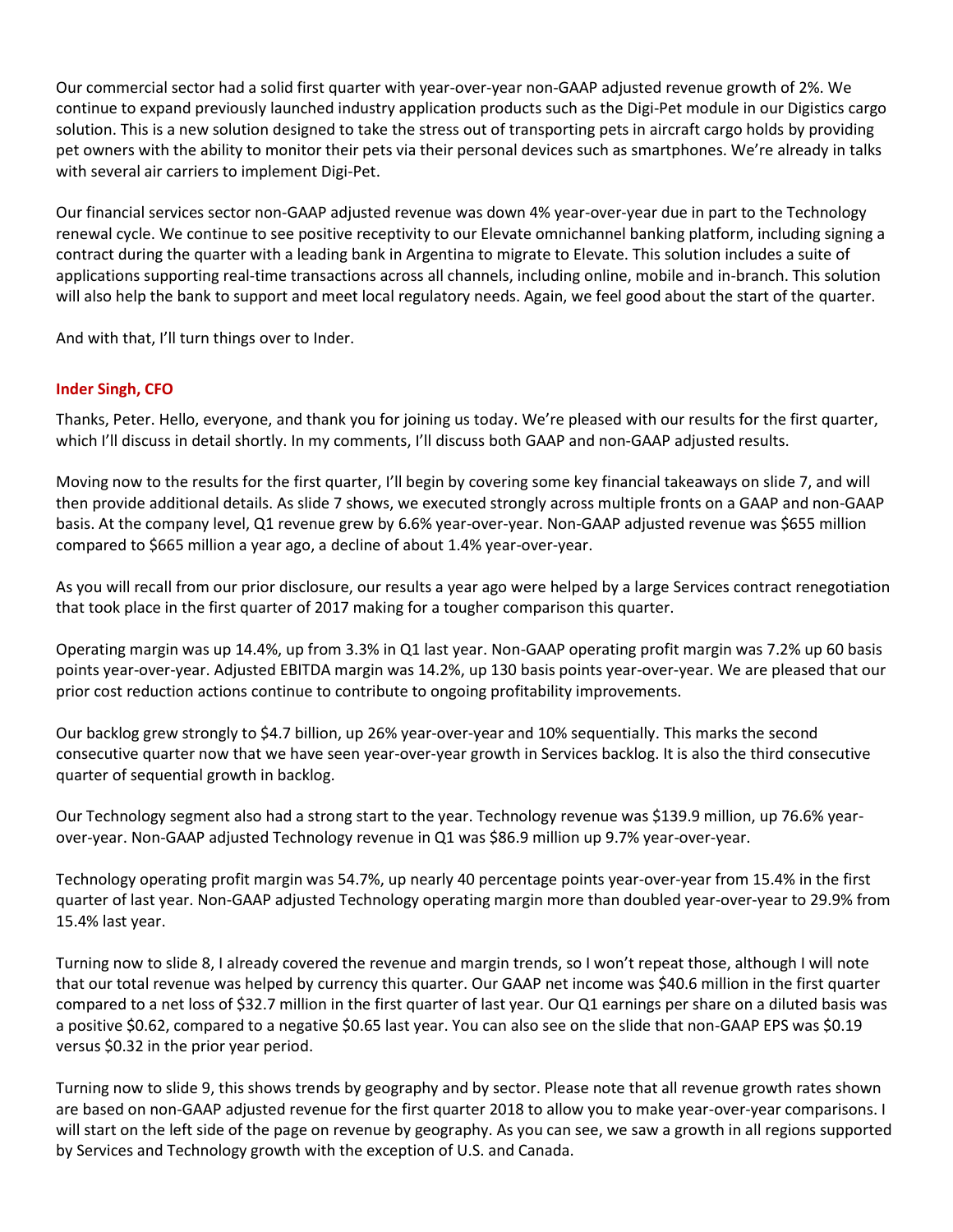In the first quarter of 2017, our U.S. and Canada region is the one that had benefited from that contract renegotiation that we have mentioned previously. We also had one large contract in the U.S. that did not close at the end of Q1 but has since closed now in Q2. On the right side of the page, you see the sector performance which Peter has already discussed.

Please turn to slide 10 for our segment results. As we have said, our Q1 faced a difficult year-over-year compare. As a result, on a year-over-year basis, Services revenue was down 2.9%, and operating margin was 170 basis points lower year-over-year. I already noted our strong Services backlog growth of 26% year-over-year to \$4.7 billion. Of this amount, we expect approximately \$527 million to convert into revenue in the second quarter of 2018.

Technology operating profit margin was 54.7% versus 15.4% a year ago. Non-GAAP adjusted Technology operating profit more than doubled with an increase in operating margin from 15.4% to 29.9%. This reflects a stronger first quarter than we had anticipated for Technology. And so we expect that the second quarter as compared to the first quarter this year will be down about \$5 million versus the \$87 million we just reported for Q1. Although we don't guide on a quarterly basis, we think that the consensus estimate for non-GAAP operating margin that we have seen on Capital IQ may be high by about 70 basis points. We expect our total company non-GAAP operating margin to be more like 6% largely due to the Q2 expectations I just noted on Technology revenue and the high margins that are associated with our Technology business.

Slide 11 provides more detail on cash flow. Operating cash flow for the quarter was negative \$50.2 million. Adjusted free cash flow for the quarter was negative \$50.8 million slightly better than our expectations. The principal reasons for the year-over-year differences in this quarter were largely the timing of working capital needs and the increase in CapEx due to the investments we have discussed at iPSL our joint venture for check processing systems in the UK. Again, we get reimbursed for this spending by our JV partners.

As you all are aware and as many other companies have had to do as well, we were required to adopt new revenue recognition requirements known as ASC 606 on January 1, 2018. Our non-GAAP adjusted numbers exclude the benefit we gained from ASC 606. You can see further detail of the impact of ASC 606 on slide 17 of our presentation, as well as further detail in our Form 10-Q to be filed this week. Also, consistent with the required accounting changes, the majority of our post-retirement expense now falls below the operating profit line.

As Peter noted, we are reaffirming full year 2018 financial guidance that we previously provided. We are reaffirming our guidance of 7.75% to 8.75% for operating margin. On a GAAP basis, this range would be 9.5% to 10.5%. Our guidance for adjusted EBITDA margin remains 13.7% to 14.9%. For non-GAAP adjusted revenue, our guidance range remains \$2.7 billion to \$2.825 billion, representing a minus 2% to plus 3% year-over-year growth rate.

Although it is still early in the year and we can't foresee macro events that could play out over time, based on what we see in the business so far, we believe that there is a good chance we will be in positive growth territory for non-GAAP adjusted revenue for the full year. Our range for GAAP revenue remains \$2.75 billion to \$2.875 billion, representing flat to 5% year-over-year growth. We are pleased with our results for the first quarter and how they position us relative to these full year goals, and we look forward to continuing to execute during the second quarter.

### **Question & Answer Section**

Operator: Thank you. We will now begin the question-and-answer session. And our first questioner today will be Frank Atkins with SunTrust. Please go ahead.

**Q – Frank Atkins – SunTrust Robinson Humphrey, Inc.:** Thanks for taking my questions. I wanted to ask first about the cloud and infrastructure services component of the business. Can you highlight any areas of strength or weakness within that?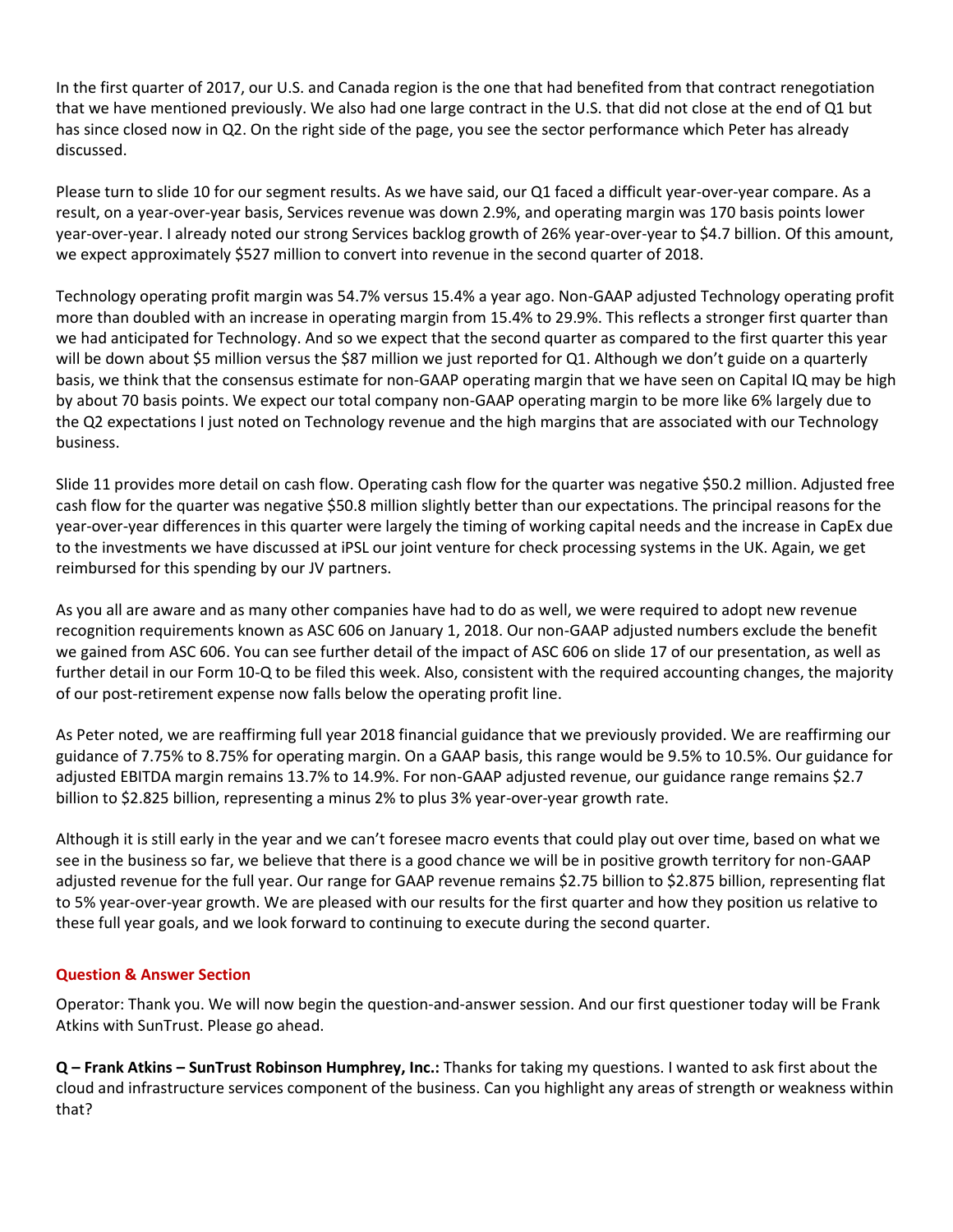**A – Peter Altabef – Unisys Corp.:** Yeah, Frank. Thanks for the question. We tend to divide cloud and an infrastructure between what we call our global workplace and then the more if you will cloud initiatives, so it's really between those two. If you look at the entire number or if you segregate the two, the biggest change quarter-on-quarter is really that contract we referred to. So from an operating margin standpoint, that was really kind of the big difference between the two quarters. And from a revenue standpoint, that was the driver between the two quarters as well. So if you take that out, I would tell you we feel good about the progress we're receiving there.

As I mentioned from an efficiency standpoint, we're really beginning to build up and we'll get to what I would call market norms for the efficiency of the CIS business outside of global workspace. In global workspace, we have an enormous effort underway to really become a leader in efficiency. We're already a leader in the market. I mean we are considered by Gartner the most effective executer in the entire space. But from an efficiency standpoint, we still have had a ways to go to get profitability. With respect to CIS in general, we expect the profitability to grow and the margin to grow over the course of the year. So I would say all good news with a very, very difficult compare to that one time contract last year.

**Q – Frank Atkins – SunTrust Robinson Humphrey, Inc.:** Okay. Great. And my second question was going to be about the people side of the business. Can you give us some update in terms of total head count or head count by geography and some commentary on utilization or attrition trends?

**A – Peter Altabef – Unisys Corp.:** Yes, I can. So, if we look at head count during the quarter, we started the quarter with about 20,466, we ended the quarter with 20,742, which is a bit of a change from our head count in the past, which has kind of gone down. And part of the reason you see head count going up, is because of all of the new business that we largely signed in the back half of last year as we begin to staff to that, and now, we will be adding to that the new business we signed in the first quarter of this year. So as we look at head count over the course of the year, we really have two things going on. We will continue to drive head count down, if you will, on the base business, continue to get more effective on the base business, but all of the new business we have signed, which as Inder mentioned, we expect to result in positive revenue over the year will actually drive net head count slightly up for the year. Now that said, as you also saw, we're giving you metrics on revenue per associate or per – and we expect that revenue to go up. So we're really managing the line between who's a contractor, who's not a contractor, how do we make sure that we're acting more effectively by having more efficiency per FTE. But this is going to be a little bit of an inflection point for us and that we do expect net head count to go up over the course of the year, but that's for a good reason, that's because we're signing all this new business.

**Q – Frank Atkins – SunTrust Robinson Humphrey, Inc.:** Okay. And last one for me for Inder maybe, if you could talk a little bit about the relationship between cash flow from operations and EBITDA. We had a little bit of a swing in payables this quarter. What are some of the factors driving that timing?

**A – Inder Singh – Unisys Corp.:** Yeah. Most of the numbers this year if you can think about it is working capital related. And as we begin most years and especially as we're starting to accelerate here in terms of momentum, revenue, backlog and all of the metrics that Peter talked about, you can imagine that we're going to be putting a little more into our working capital as we try to drive the growth of the business. As I look at it though, the working capital efficiency project, that I've discussed with you in prior quarters, continue to play out for us and we expect it to continue to play out, improve working capital efficiency for us for the rest of the year, Frank. I do believe that we've made really good headway on, call it, cash conversion cycle. That was down from 38 to 34 days this year. So as I look at the way we are utilizing our AR inventory and payables spread, I think we're being very efficient. But in the quarter, what you saw was a reflection of the investment for the growth of the business.

**Q – Joe Vafi – Loop Capital Markets LLC:** Hey, guys, good afternoon, and good bookings numbers, congratulations on that. I thought perhaps maybe I had a question on your 12% debt and given the momentum in the business, I was wondering if that's something that you could potentially think about perhaps refinancing earlier rather than later. And then, on your new logo win, I'd love to get a little bit more color on the process there, and the kind of overall competitive environment and why you think that that may be a repeatable go-to-market for you. Thanks.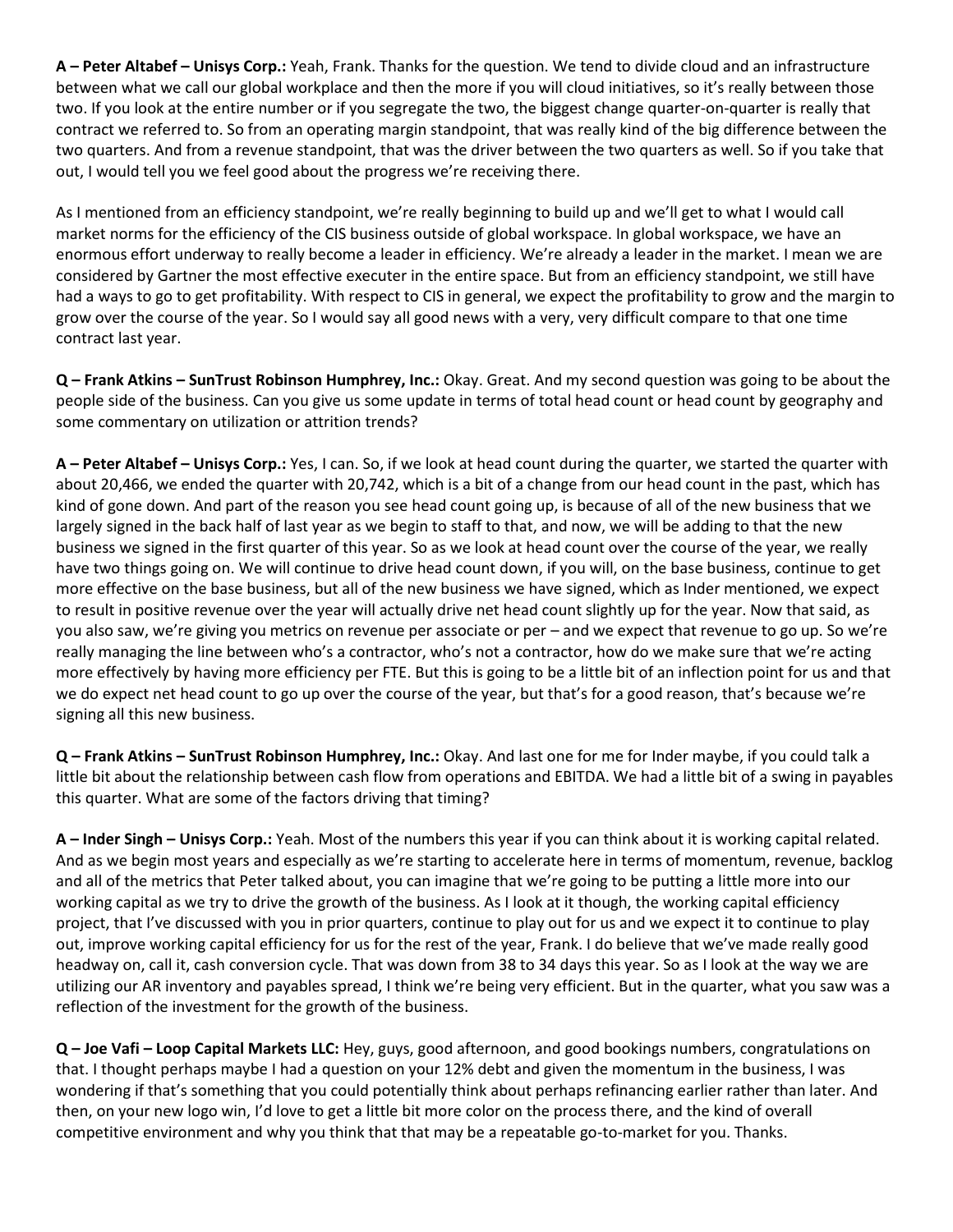**A – Inder Singh – Unisys Corp.:** Yeah. Thank you very much for that question, Joe. I think I just want to clarify something you said. We actually don't have 12% debt. We have 10.75% debt. I wish it was single digit. But as I look at that, we took on \$440 million of capital last year. We felt that we needed that for our five-year window. It's not something we needed today, tomorrow, or the day after. But it's something that as we build the strategy and execute the strategy that Peter and the team have been driving, we felt that we would need to have the capital that we need over that five-year period for things like working capital, things like use of investments in the business, and R&D. As you know, we continue to invest in R&D. In fact, we're investing quite a bit of money this year and as well in driving the innovation across our ClearPath Forward to make it even more cloud based, to drive our Stealth cybersecurity solution and then also the nine offers that we've rolled out now.

So what we have here, I think, is a stronger balance sheet is the way I look at it. Would I want to finance it down at some point? That's always possible sometime in the future. I don't expect that we would be necessarily thinking of that in the next 12 months or so. But that said, it's good to be as we ended last year and as we ended this quarter, in a very strong financial position with more than enough capital. And to be candid, I think having that very strong balance sheet enables us to be even more attractive as a provider of services to many of our clients.

So, I feel good about where we are and we'd love to get that 10.75% rate down one day. I don't expect that'll happen tomorrow unless you have some suggestions for me, Joe. I'll always listen. But to your point, that strong capital structure is what's allowing us to now win new logos. And I'll let Peter answer the new logo question.

**A – Peter Altabef – Unisys Corp.:** Yeah. Well, thank you, Inder. And Joe, you begin – look, you didn't begin, you saw pretty clearly in the back half of last year a pretty dramatic increase in new logos, in sales in general, obviously in new business, which includes both new logos and new scope. And when you look at the first quarter performance, it really is a continuation of what you saw toward the back half of last year. Obviously, the compares are going to get harder because you had such strong effort in the back half of last year. But I would tell you, we feel very good about – this stuff is going to be lumpy quarter-to-quarter, but we feel very good about our increasing competitiveness and increasing relevancy.

This idea of building differentiated security into our solutions is really kind of taking hold. The TSA contract that I discussed was absolutely one. You may recall a contract at the end of last year with the European Central Bank similar. Obviously, we won a large Stealth contract with Australian Department of Defense and Immigration this year, and so it really is – Stealth is becoming something that we kind of are very, very capable now of inserting in these deals and it is really helping us win large deals.

Now we had two very large deals in the quarter. So, one was an expansion and renewal with Customs and Border Protection here in the United States. That deal alone would have been one of the largest deals we have signed in a very, very long time but for the new logo deal which was even larger. Customs and Border Protection is an agency we are extraordinarily proud of our work for, and we continue not only to sign renewals with them, but to expand our footprint with them. That was one of the kind of leading indicators last year. It resulted in a very high ACV number last year. Because of that, the ACV compares will be difficult this year, especially as we moved from project work there to longerterm contracts this year.

With respect to the new logo contract win, it was interesting, Joe. It was a full RFP approach as you would expect, and the competition was very significant as you would expect. I will tell you our approach to the relationship was somewhat different. Even though it was an RFP, we very much approached it as a consultative sale. And we were willing to really kind of go out of the ordinary kind of boxes although we conformed to the RFP. We went out of the boxes in terms of really trying to get the client's mindshare around the deal. And I will tell you that was very, very effective. You've heard Eric Hutto speak about more of a consultative approach. That's clearly helping us with the smaller deals as we're increasing the number of smaller deal new logos. It's interesting that we're actually seeing that work with the larger deals, even deals that are in an RFP context. And that's what you saw here.

So yes, it was due to capabilities. Yes, it was due to some of the security we could put into these contracts. But in the case of that very large deal, I would actually make it more important, the kind of changing sales dynamics about being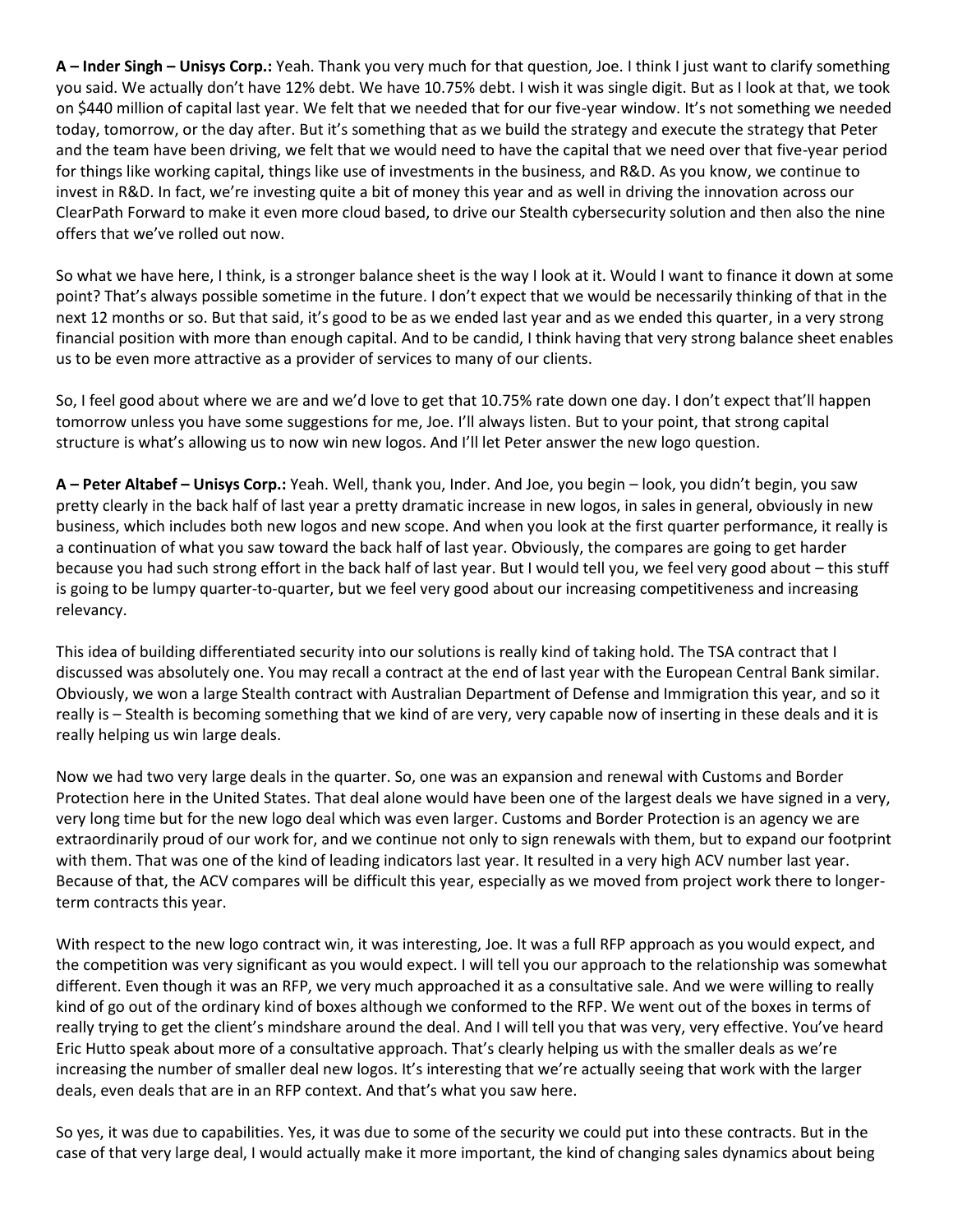more consultative. So yes, we do think it is not only sustainable, but we think we can win more deals of its kind going forward.

**Q – Joe Vafi – Loop Capital Markets LLC:** Great. That's helpful and congrats on that. Is there any further updates on the pension side of the business at this time? I know last quarter we had a nice positive amount of news there, I was wondering if there's anything else that you may want to share with us.

**A – Inder Singh – Unisys Corp.:** Thank you for that question, Joe. We talk about our pensions and we update our pension calculations, as you know, on an annual basis effective the end of the year. So, 12/31 of each year is when we actually go through a recalculation of what the obligations are both from a GAAP deficit standpoint as well as from a 10-year standpoint. And to your point, we were actually very pleased to see those go down by 18% at the end of last year and a lot of that frankly was through actions that the leadership team took to help manage them in a proactive way and make sure that we were striking the right balance for our pensioners for sure. We continue to act very thoughtfully in terms of how we manage those. As we noted at the call for the fourth quarter earnings, we are looking at other things that we can do by way of helping manage the volatility of the assets and liabilities in that portfolio and there are certain investment strategies that you can follow. I'm sure you're familiar with areas like LDI and other strategies that other companies have done as well. So we're trying to be very thoughtful and proactive and leaning forward into managing those obligations. At the end of this year of course, we'll update you one more time on how the pensions behaved over the course of this year. But the entire team is focused on making sure we remain focused on the GAAP deficit as we calculate it and of course, that is interest rate sensitive, but also frankly the cash obligations which depend on a number of other things including actuarial assumptions and so on. So long answer to your short question, but it was a thoughtful question and I thought I wanted to give a fulsome answer.

**Q – Jamie Friedman – Susquehanna Financial Group:** Hi it's Jamie with Susquehanna. I'll just ask my two upfront and then jump back in the queue. But Peter in your prepared remarks, you had mentioned the labor related metric. Thank you for that. I was just wondering if you could help us apply it like how we should think about that from a financial analytical point of view. That's the first one. And then Inder, any seasonal callouts that you should make us aware of as we're building the model going forward? So, one about the labor, and two about the seasonality. Thank you.

**A – Peter Altabef – Unisys Corp.:** Right. So, Jamie, on the labor as I pointed out, that's actually at a continuation and expansion of something we started actually when we started reporting on last year's numbers. You can expect to see us get more granular and more numeric. As the company is now building new sales, as the revenue which you've heard from Inder we expect to turn into positive for the year, as profitability continues to grow and it's grown in the past each of the past two years. So as all of that kind of comes into play, the metrics that are driving that get a bit crisper because you're working off growth as opposed to working off kind of getting to the – to your foundation from which to grow.

So we started with a metric that you saw last year about FTEs per managed device. That's a very important part of our business. We're continuing to report on that metric. And now we've added a new metric to that which is kind of the badged labor as a percent of revenue. There's kind of two ways to deal with why that's important to us, one is at an absolute level and the other is at a relative level. So at an absolute level, we're working very hard to create kind of pure efficiencies on that badged labor as a percent of revenue. And what I mean by that is whether it is field engineers making calls, whether it is code that people is writing et cetera, et cetera, we simply are working at getting more efficient at doing what we're doing. That's the absolute.

The relative is our efficiency at the mix. So that is not only do you get absolutely better but you also get better at blending between who is a badged hire and who is a contractor. And we're giving you the number at a corporate level. It's interesting when you look at it underneath the covers at Enterprise Solutions, that number is moving a little even more powerfully than you see, while the Federal number doesn't necessarily work that way. Because the Federal business is so tied to heads that really have to be part of our team, you don't really get the opportunity to mix and match quite as much. But it is really, really an area of focus for us. So I do expect that percentage to continue to improve kind of over the course of the entire year. Those are two metrics we're putting in front of you guys, now, Jamie. You can expect us to add more as the year goes by, so just as a preview.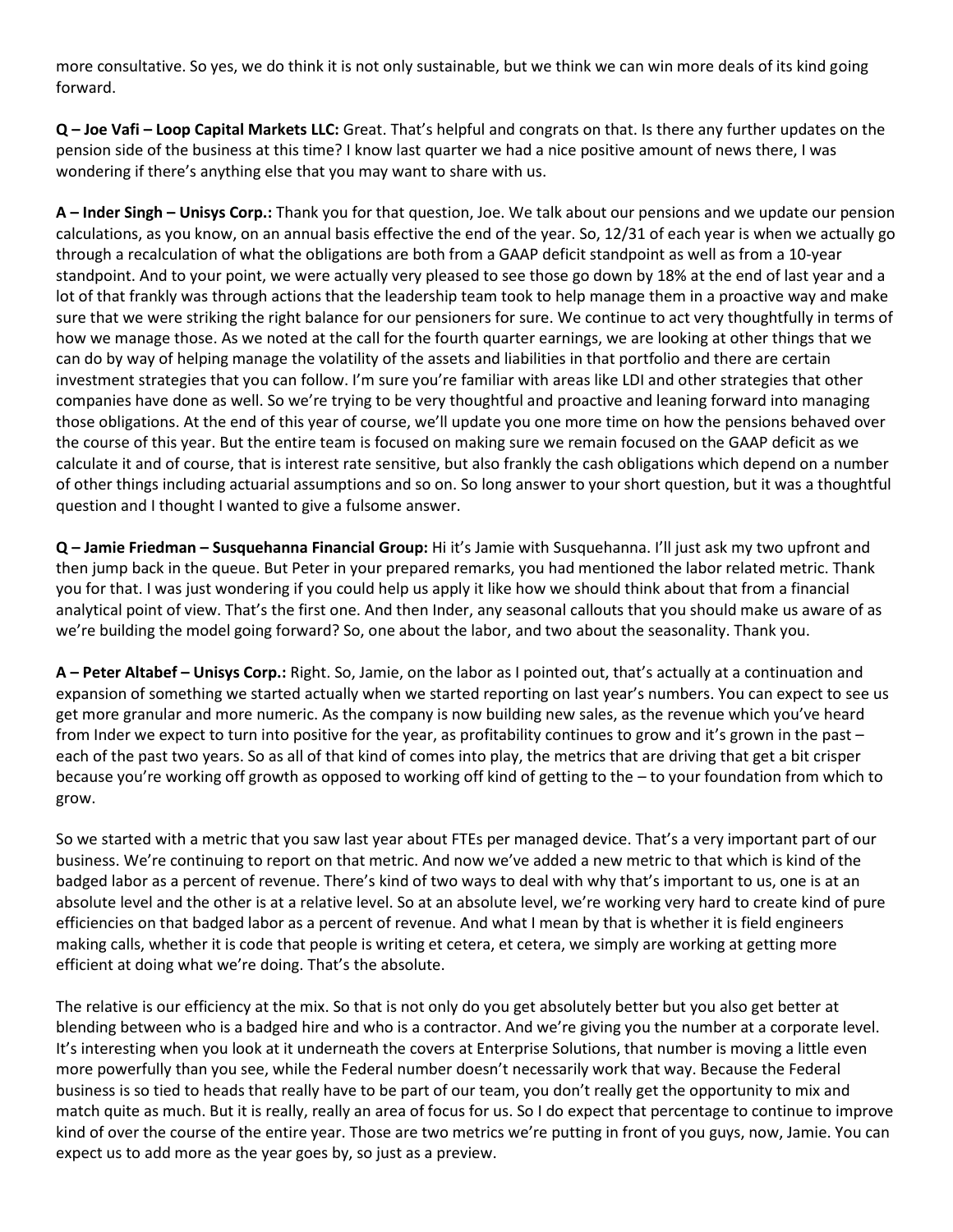**A – Inder Singh – Unisys Corp.:** And just on the seasonality part of your question, I think that what I wanted to make sure that you heard and we were clear with was that as we look at our full year, we obviously we reaffirm our guidance for operating margin 7.75% to 8.75% on a non-GAAP adjusted operating margin basis. So, we feel good about that range. The seasonality aspect of it is always the one that we want to make sure that we stay ahead of where you are thinking of it as well.

So that was a very specific number that I shared with you about our Q2. We had a very strong revenue quarter for Technology in Q1. We're pleased to see the \$87 million. In fact, it was higher than we thought it would be. Q2 as we look at it, I told you it was about \$5 million down from that in a total volume standpoint, so call it \$82-ish million. And what does that mean? That just means that our operating margin, blended operating margin for the quarter is around 6%. That is Services and Technology combined. And that was off like 70 basis points from where we saw the Street numbers and we just thought we would point that out to you that we're thinking 6%. As we look at the full year, it's still the same range, but the seasonality is what we wanted to highlight for you.

**A – Peter Altabef – Unisys Corp.:** Yeah. And I'd add to that Jamie. And again we've done some analysis in this area. Particularly when we talk about the Technology business, it obviously is when we talk about getting a little more consistent about that, it is a seasonal business in the sense that if you plot our numbers over the past several years, you could pretty clearly see the range at which we operate in the first quarter, the second quarter, the third quarter, and the fourth quarter. And I think we've just gotten much better under Inder's leadership and the finance team in general at really kind of understanding the inherent seasonality and where we expect that seasonality to be a little off from year to year. And so, you see a little bit of a swing into the first quarter above where we ordinarily would be and it comes out of the second quarter. But it's actually much better understood than it has been here in a long time.

**Q – Matt Galinko– Sidoti & Co. LLC:** Hey. Good afternoon. Thanks for taking my question. You highlighted growth in the Stealth win rate so I was hoping you could expand a little bit on that, especially in the context of I think you mentioned you're injecting Stealth into more of your deals now. So just kind of how do you drill that into a win rate for Stealth individually and then what's driving the expansion there?

**A – Peter Altabef – Unisys Corp.:** Yeah. So, we're really using Stealth in three pretty discrete ways. So and keep in mind Stealth itself has evolved, right? So if you think of that a few years ago, it was really a microsegmentation product that really worked inside a private cloud data center, right? And it has now evolved from inside that private cloud data center to also in the public cloud and moving data between public and private. And then it evolved into biometrics and advanced identity as well as that microsegmentation. And then finally, now this past month, it has really become very robust in an Internet of Things context, all right? So Stealth itself is evolving, but we use it three ways.

One way is as a pure license. So, if somebody wants to put Stealth into their environment, whether it's a data center or whether it's into certain applications, we're happy to license it and put Stealth in there. The second is part of that broader security services offering. So you heard today about several of our offerings, we have partnerships with Cylance, we have partnerships with LogRhythm. And we are using Stealth as one of our contributions into those offerings. So Stealth becomes kind of inherent in our managed security offering as well.

And then the third, and I got to tell you I think the law of large numbers at least initially, right now, we're seeing probably the most significant advances for us in the third, which is where Stealth is used as a differentiator in larger contracts such as the TSA contract, such as the European Central Bank where they're not pure security deals right? So whether it's global workspace, whether it's managed infrastructure, whether it's network, whether it's data center, whether it's cloud migration work. Stealth has a relatively modest part of the revenue equation there, but it's actually helping differentiate on a much larger deal. So, while the revenue numbers for Stealth are still pretty small, we see a very good clip of expansion of clients. And in part that's because the business with those clients is expanding not only for Stealth, but for things that go in as part of that package. So the win rate number is actually quite substantial for us. That 18 point win rate is a big deal, because what we're really seeing is and of course that's based on value, because what we're seeing is that it is really beginning to drive much larger value.